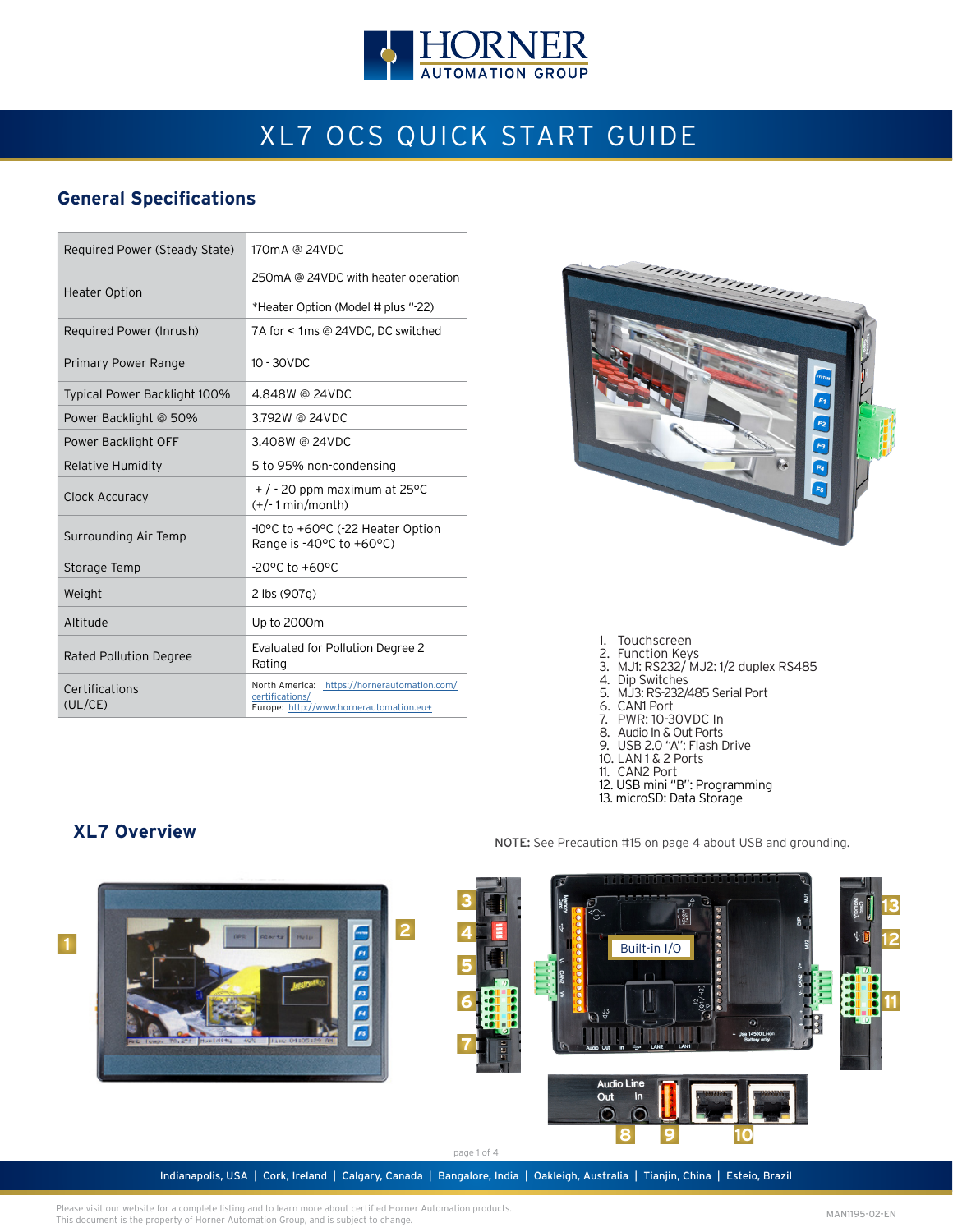

### **MODEL 2**: 2 DC In, 6 Relay Out, 4 – 12-bit Analog In

| J1 (Orange)     | Digital & Analog In |                 |          |                 |  |
|-----------------|---------------------|-----------------|----------|-----------------|--|
| 1               | IN1                 |                 |          | 12              |  |
| 12              | IN <sub>2</sub>     |                 |          | 13              |  |
| 13              | IN <sub>3</sub>     |                 |          | 14              |  |
| 4               | IN4                 | 12-24VDC        |          | 15              |  |
| 15              | IN <sub>5</sub>     |                 | ัก       | 16              |  |
| 16              | IN <sub>6</sub>     |                 |          | $\overline{17}$ |  |
| $\overline{17}$ | IN7                 |                 |          | 18              |  |
| 18              | IN <sub>8</sub>     |                 |          | H1              |  |
| H1              | HSC1/IN9            |                 |          |                 |  |
| <b>OV</b>       | Common              |                 | $20mA +$ | <b>OV</b>       |  |
| A1              | Analog IN1          |                 |          | A1              |  |
| A <sub>2</sub>  | Analog IN2          | ÷               |          | A <sub>2</sub>  |  |
| A3              | Analog IN3          | <b>LOOP PWR</b> | ٠        | A <sub>3</sub>  |  |
| A4              | Analog IN4          |                 |          | A4              |  |
| <b>OV</b>       | Common              |                 | 0-10VDC  | o۷              |  |
|                 |                     |                 |          |                 |  |

|                | J2 (Black) Relay Out /<br>Digital In |  |  |
|----------------|--------------------------------------|--|--|
| C <sub>6</sub> | Relay 6 COM                          |  |  |
| R <sub>6</sub> | Relay 6 NO                           |  |  |
| C <sub>5</sub> | Relay 5 COM                          |  |  |
| R <sub>5</sub> | Relay 5 NO                           |  |  |
| C <sub>4</sub> | Relay 4 COM                          |  |  |
| R4             | Relay 4 NO                           |  |  |
| C <sub>3</sub> | Relay 3 COM                          |  |  |
| R <sub>3</sub> | Relay 3 NO                           |  |  |
| C <sub>2</sub> | Relay 2 COM                          |  |  |
| R <sub>2</sub> | Relay 2 NO                           |  |  |
| C <sub>1</sub> | Relay 1 COM                          |  |  |
| R <sub>1</sub> | Relay 1 NO                           |  |  |
| H <sub>4</sub> | HSC4 / IN12                          |  |  |
| H <sub>3</sub> | <b>HSC3 / IN11</b>                   |  |  |
| H <sub>2</sub> | <b>HSC2 / IN10</b>                   |  |  |



# **MODEL 3**: 12 DC In, 12 DC Out, 2 – 12-bit Analog In

ľ

| Analog In      | J1 (Orange) Digital & |   |                       |         |                |  |
|----------------|-----------------------|---|-----------------------|---------|----------------|--|
| 1              | IN1                   |   |                       |         | 12             |  |
| 12             | IN <sub>2</sub>       | ٠ |                       |         | 13             |  |
| 13             | IN <sub>3</sub>       |   | <sup>)</sup> 12-24VDC |         | 14             |  |
| 4              | IN4                   |   |                       |         | 15             |  |
| 15             | IN <sub>5</sub>       |   |                       |         | 16             |  |
| 16             | IN <sub>6</sub>       |   |                       |         | 17             |  |
| 7              | IN7                   |   |                       |         | 18             |  |
| 8              | IN <sub>8</sub>       |   |                       |         |                |  |
| H1             | HSC1/IN9              |   |                       |         | H1             |  |
| H <sub>2</sub> | <b>HSC2 / IN10</b>    |   |                       |         | H <sub>2</sub> |  |
| H <sub>3</sub> | <b>HSC3 / IN11</b>    |   |                       |         | H <sub>3</sub> |  |
| H <sub>4</sub> | <b>HSC4 / IN12</b>    |   |                       |         | H4             |  |
| A1             | Analog IN1            |   | $20mA +$              |         | A <sub>1</sub> |  |
| A <sub>2</sub> | Analog IN2            |   | $LOOP +$              | ٠       | A2             |  |
| <b>OV</b>      | Common                |   | <b>PWR</b>            | 0-10VDC | o۷             |  |

| <b>Digital Out</b> | J2 (Black) Positive Logic |
|--------------------|---------------------------|
| 0V                 | Common                    |
| $V +$              | $V +$                     |
| N <sub>C</sub>     | No Connect                |
| Q12                | OUT <sub>12</sub>         |
| Q11                | OUT <sub>11</sub>         |
| Q10                | OUT <sub>10</sub>         |
| Q9                 | OUT <sub>9</sub>          |
| Q <sub>8</sub>     | OUT <sub>8</sub>          |
| Q7                 | OUT <sub>7</sub>          |
| Q6                 | OUT <sub>6</sub>          |
| Q <sub>5</sub>     | OUT <sub>5</sub>          |
| Q <sub>4</sub>     | OUT <sub>4</sub>          |
| Q <sub>3</sub>     | OUT <sub>3</sub>          |
| Q <sub>2</sub>     | OUT2/PWM2                 |
| Q1                 | OUT1/PWM1                 |
|                    |                           |



## **MODEL 4**: 24 DC In, 16 DC Out, 2 – 12-bit Analog In

|                | Digital & Analog In |                   | $\sim$                              | 13                     | <b>Digital Out</b> |                   | OAD  | Q13            | Digital In              |                       |                     |                    |
|----------------|---------------------|-------------------|-------------------------------------|------------------------|--------------------|-------------------|------|----------------|-------------------------|-----------------------|---------------------|--------------------|
| 12             | IN1                 | 12-24VDC          |                                     | 14                     | O <sub>V</sub>     | Common            | LOAD | Q12            | $\triangleright$<br>I13 | IN13                  |                     |                    |
| 13             | IN2                 |                   | ั⊶                                  | 15                     | $V +$              | $V +$             |      | Q11            | 14                      | <b>IN14</b>           | 12-24VDC $\bigcirc$ |                    |
|                | IN3                 |                   |                                     | -16                    | NC                 | <b>OUT 13</b>     | LOAD |                | 115                     | <b>IN15</b>           |                     |                    |
|                | IN4                 |                   | ົດ-                                 |                        | Q12                | <b>OUT 12</b>     | LOAD | Q1O            | 16                      | <b>IN16</b>           |                     | $\Omega$           |
| 15             | IN <sub>5</sub>     |                   | ∽∼                                  | 17                     | Q11                | OUT <sub>11</sub> | LOAD | Q9             | 117                     | <b>IN17</b>           |                     |                    |
| 16             | IN <sub>6</sub>     |                   |                                     | 18                     | Q10                | OUT 10            | LOAD | Q8             | 18                      | <b>IN18</b>           |                     |                    |
| 7              | IN7                 |                   |                                     | Æ                      | Q9                 | OUT <sub>9</sub>  |      |                | 119                     | <b>IN19</b>           |                     |                    |
| 8              | IN <sub>8</sub>     |                   | ۰۵                                  | H <sub>2</sub>         | Q <sub>8</sub>     | OUT <sub>8</sub>  | LOAD | Q7             | 120                     | <b>IN20</b>           |                     |                    |
| H1             | HSC1/IN9            |                   |                                     | H <sub>3</sub>         | Q7                 | OUT <sub>7</sub>  | LOAD | Q6             | 121                     | <b>IN21</b>           |                     |                    |
| H <sub>2</sub> | <b>HSC2 / IN10</b>  |                   |                                     |                        | <b>Q6</b>          | OUT <sub>6</sub>  |      | Q5             | 122                     | <b>IN22</b>           |                     |                    |
| H <sub>3</sub> | <b>HSC3 / IN11</b>  |                   | ് പ<br>$20mA +$                     | H <sub>4</sub>         | Q <sub>5</sub>     | OUT <sub>5</sub>  | LOAD |                | 123                     | IN <sub>23</sub>      |                     |                    |
| H <sub>4</sub> | <b>HSC4 / IN12</b>  |                   |                                     | A <sup>1</sup>         | Q <sub>4</sub>     | OUT <sub>4</sub>  | LOAD | Q4             | 124                     | <b>IN24</b>           |                     |                    |
| A1             | Analog IN1          | LOOP <sup>+</sup> |                                     | ۹2                     | Q <sub>3</sub>     | OUT <sub>3</sub>  | LOAD | Q <sub>3</sub> | O <sub>V</sub>          | Common                |                     |                    |
| A <sub>2</sub> | Analog IN2          | PWR               | $\overline{\phantom{0}}$<br>0-10VDC | $\mathsf{O}\mathsf{V}$ | Q <sub>2</sub>     | OUT 2 / PWM 2     |      | Q <sub>2</sub> |                         |                       |                     | J <sub>2</sub>     |
| 0V             | Common              |                   |                                     |                        | Q1                 | OUT 1 / PWM 1     | LOAD |                |                         |                       |                     |                    |
|                |                     |                   |                                     |                        |                    |                   | LOAD | Q1             |                         | J4 (Orange) Name      |                     | ov<br>$10 - 30VDC$ |
|                |                     |                   |                                     |                        |                    |                   |      |                |                         | <b>Positive Logic</b> |                     |                    |
|                |                     |                   |                                     |                        |                    |                   |      |                |                         | <b>Digital Out</b>    |                     | $J\overline{4}$    |
|                |                     |                   |                                     |                        |                    |                   |      |                |                         |                       |                     |                    |
|                |                     |                   |                                     |                        |                    |                   |      |                |                         | OUT16<br>Q16          |                     | 016                |
|                |                     |                   |                                     |                        |                    |                   |      |                |                         | Q15<br>OUT15          |                     | Q15                |

page 2 of 4

Indianapolis, USA | Cork, Ireland | Calgary, Canada | Bangalore, India | Oakleigh, Australia | Tianjin, China | Esteio, Brazil

Please visit our website for a complete listing and to learn more about certified Horner Automation products. This document is the property of Horner Automation Group, and is subject to change.

 $Q14$ 

LOAD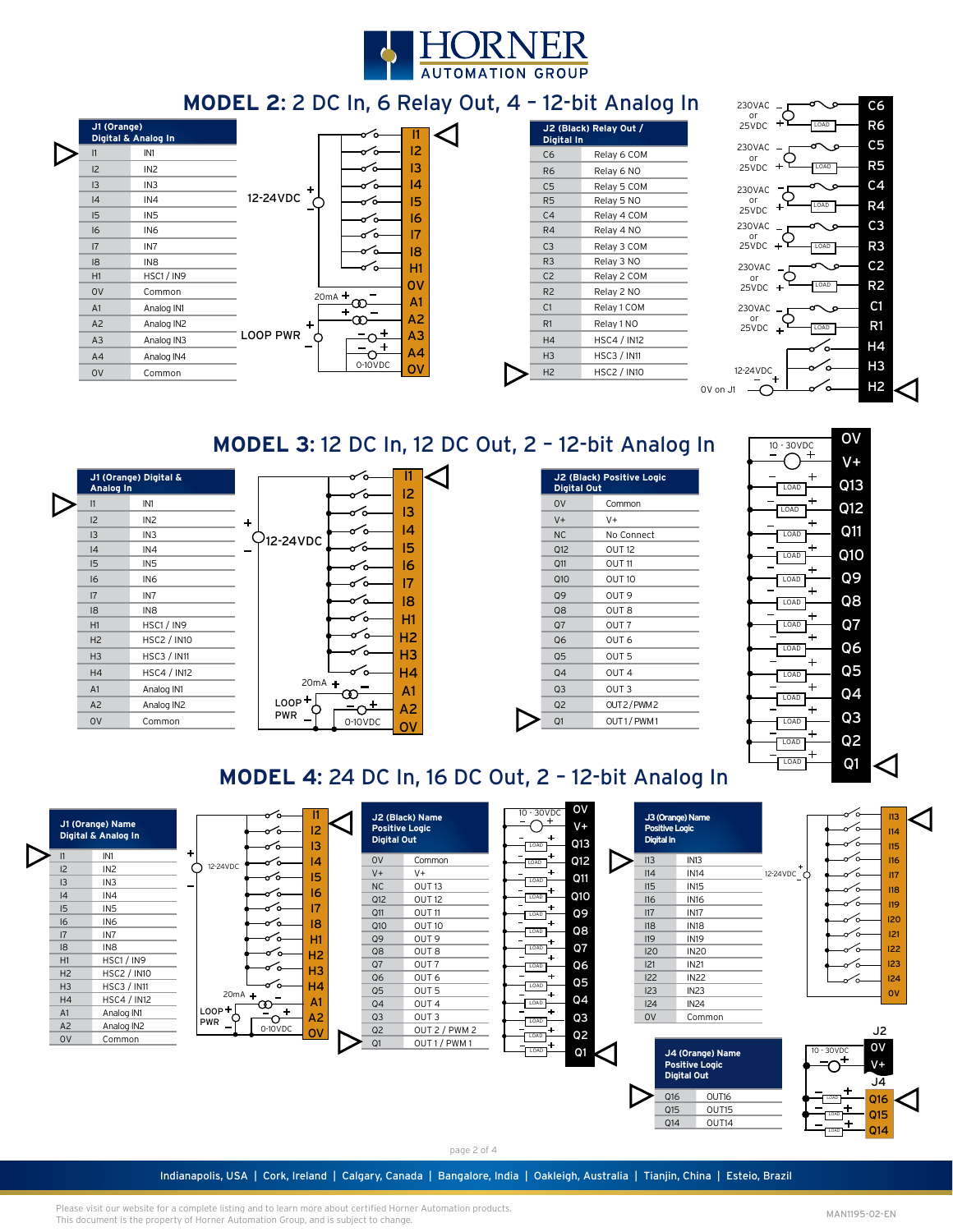

### **MODEL 5**: 2 DC In, 12 DC Out, 2 – 14/16-bit Analog In (mA/V/Tc/mV/RTD), 2 – 12-bit Analog Out



| J3 (Orange) Name  |                                           |  |  |  |
|-------------------|-------------------------------------------|--|--|--|
| $T1+$             | $TC(1+)$ or RTD $(1+)$<br>or 100 mV (1+)  |  |  |  |
| $T1-$             | TC (1-) or RTD (1-)<br>or 100 mV (1-)     |  |  |  |
| $T2+$             | TC $(2+)$ or RTD $(2+)$<br>or 100 mV (2+) |  |  |  |
| $T$ <sup>2-</sup> | TC (2-) or RTD (2-)<br>or 100 mV (2-)     |  |  |  |
| AQ1               | 10V or 20mA OUT (1)                       |  |  |  |
| AQ <sub>2</sub>   | 10V or 20mA OUT (2)                       |  |  |  |
| <b>OV</b>         | Common                                    |  |  |  |
| MA1               | 0-20mA IN (1)                             |  |  |  |
| V <sub>1</sub>    | 0-10V IN (1)                              |  |  |  |
| 0V                | Common                                    |  |  |  |
| MA <sub>2</sub>   | 0-20mA IN (2)                             |  |  |  |
| V <sub>2</sub>    | 0-10V IN (2)                              |  |  |  |
| 0V                | Common                                    |  |  |  |

See MAN1172 for Model 5 wiring details.

### **MODEL 6**: 2 DC In, 12 DC Out, 6 – 14/17-bit Analog In (mA/V/TC/mV/RTD), 4 – 12-bit Analog Out

|     | 1                | IN <sub>1</sub>      |                    |
|-----|------------------|----------------------|--------------------|
|     | 12               | IN <sub>2</sub>      | 12-24VDC           |
|     | 13               | IN <sub>3</sub>      |                    |
|     | 4                | IN4                  |                    |
|     | 15               | IN <sub>5</sub>      |                    |
|     | 16               | IN <sub>6</sub>      |                    |
| J1A | 17               | IN7                  |                    |
|     | 8                | IN <sub>8</sub>      |                    |
|     | H1               | HSC1/VIN9            |                    |
|     | H <sub>2</sub>   | <b>HSC2 / V IN10</b> |                    |
|     | H <sub>3</sub>   | HSC3 / V IN11        |                    |
|     | H <sub>4</sub>   | <b>HSC4 / V IN12</b> |                    |
|     | <b>OV</b>        | Common               |                    |
|     | A1A              | Univ. Al 1 Pin 1     | <b>Transmitter</b> |
|     | A1B              | Univ. Al 1 Pin 2     |                    |
|     | A <sub>1</sub> C | Univ. Al 1 Pin 3     |                    |
| JIB | <b>NC</b>        | No Connect           |                    |
|     | A <sub>2</sub> A | Univ. AI 2 Pin 1     |                    |
|     | A2B              | Univ. AI 2 Pin 2     |                    |
|     | A <sub>2</sub> C | Univ. AI 2 Pin 3     |                    |
|     | <b>NC</b>        | No Connect           |                    |

**J3 (Orange/Green) Name**

NC No Connection A3A Univ. AI 3 Pin 1 A3B Univ. AI 3 Pin 2 A3C Univ. AI 3 Pin 3 NC No Connection A4A Univ. AI 4 Pin 1 A4B Univ. AI 4 Pin 2 A4C Univ. AI 4 Pin 3 NC No Connection

A5A Univ. AI 5 Pin 1 A5B Univ. AI 5 Pin 2 A5C Univ. AI 5 Pin 3 NC No Connection A6A Univ. AI 6 Pin 1 A6B Univ. AI 6 Pin 2 A6C Univ. AI 6 Pin 3 0V Common V4 V OUT 4\*

**Univ. AI**

**Univ. AI**



V

RTD

T/C $\left\langle \right\rangle$ 

20mA **Transmitter** 

N/C A3A A3B A3C N/C A4A A4B A4C N/C  $\overline{\bf 5}$ A5B A5C N/C A6A A6B A6C 0V V4

**I1**

ъ

|     | J2 (Black/Green) Name |                   | V <sub>3</sub><br>V <sub>2</sub> | 0-10V Out<br>LOAD  |
|-----|-----------------------|-------------------|----------------------------------|--------------------|
|     | V <sub>3</sub>        | V OUT 3*          | V1                               | 0-10V Out<br>LOAD  |
|     | V <sub>2</sub>        | V OUT 2*          | mA4                              | 0-20mA Out<br>LOAD |
|     | V <sub>1</sub>        | V OUT 1*          | mA <sub>3</sub>                  | 0-20mA Out<br>LOAD |
|     | mA4                   | mA OUT 4*         | mA2                              |                    |
| J2A | mA <sub>3</sub>       | $mA$ OUT $3*$     |                                  |                    |
|     | mA <sub>2</sub>       | mA OUT 2*         | mA1                              |                    |
|     | mA1                   | mA OUT 1*         | Q1                               | LOAD               |
|     | Q1                    | OUT 1 / PWM1      | Q <sub>2</sub>                   | LOAD               |
|     | Q <sub>2</sub>        | OUT1/PWM2         | Q3                               | LOAD               |
|     | Q <sub>3</sub>        | OUT <sub>3</sub>  | Q4                               | LOAD               |
|     | Q <sub>4</sub>        | OUT <sub>4</sub>  | Q5                               | LOAD               |
|     | Q <sub>5</sub>        | OUT <sub>5</sub>  | Q6                               | LOAD               |
|     | <b>Q6</b>             | OUT <sub>6</sub>  | Q7                               | LOAD               |
|     | Q7                    | OUT <sub>7</sub>  | Q8                               | LOAD               |
| J2B | Q <sub>8</sub>        | OUT <sub>8</sub>  | Q9                               |                    |
|     | O9                    | OUT <sub>9</sub>  | Q10                              | LOAD               |
|     | Q10                   | OUT <sub>10</sub> |                                  | LOAD               |
|     | Q11                   | OUT <sub>11</sub> | Q11                              | LOAD               |
|     | Q12                   | OUT <sub>12</sub> | Q12                              | LOAD               |
|     | $V +$                 | V External+       | V+                               | -v-                |
|     | O <sub>V</sub>        | Common            | 0V                               |                    |

NOTE: \* Both mA & V outputs are active for each output channel, however, only the configured output type is calibrated (maximum 4 channels simultaneously).





Indianapolis, USA | Cork, Ireland | Calgary, Canada | Bangalore, India | Oakleigh, Australia | Tianjin, China | Esteio, Brazil

Please visit our website for a complete listing and to learn more about certified Horner Automation products. This document is the property of Horner Automation Group, and is subject to change.